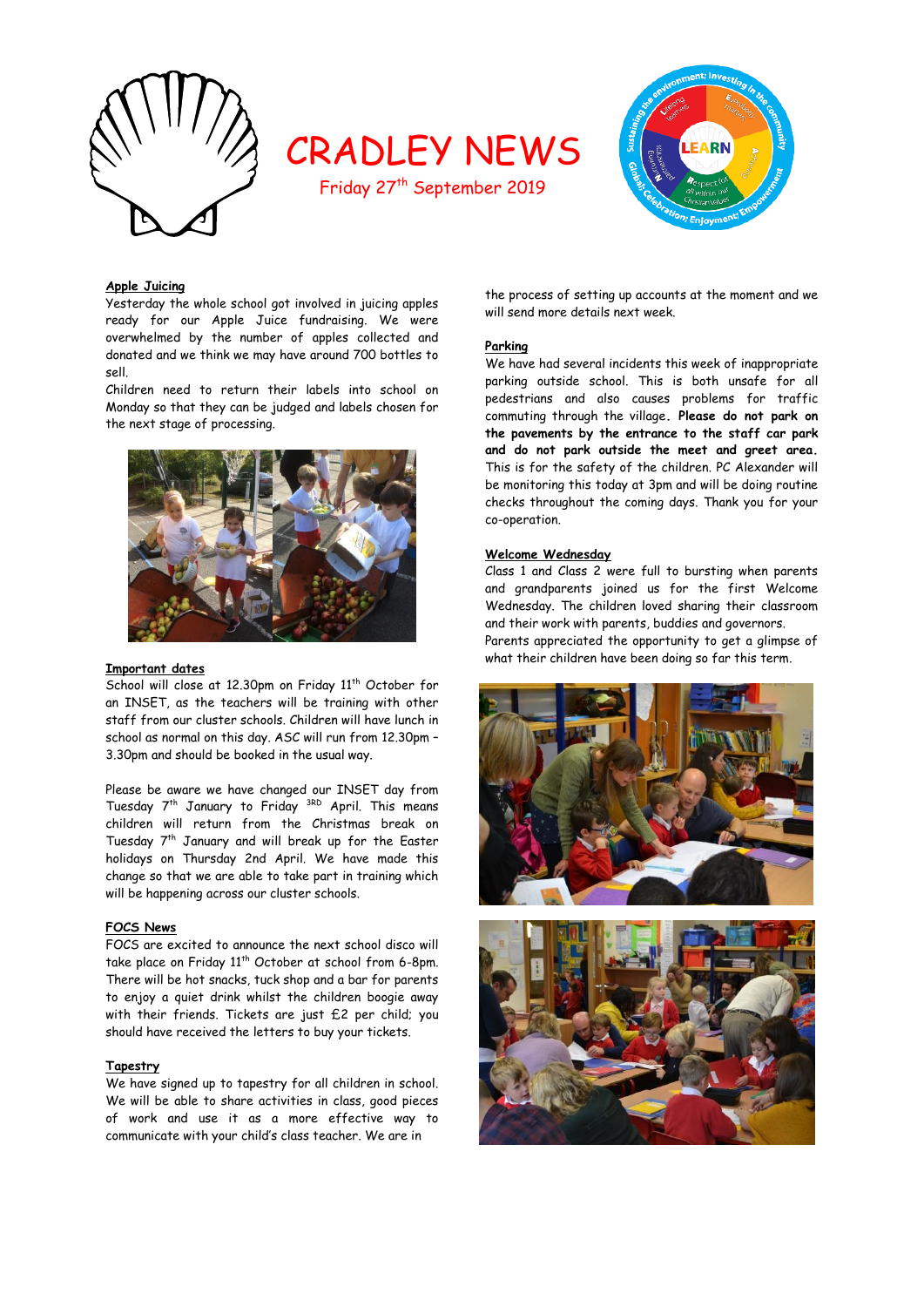



#### **Schools Recycling Scheme**

The School Council met earlier this week and made some important decisions. They would like to see more recycling done in the world, at home and at school. At school, as well as collecting batteries, they would like to support local charities by collecting empty crisp packets, tin foil and bottle tops. The bins for their collections have been applied for and we will let you know as soon as they arrive. Meanwhile, if you could begin collecting, that would be great!



#### **Volunteers**

Do you have an hour to spare? Could you help with practical activities or listen to children read? If so, please speak to Mrs Jones or one of the class teachers.

## **Personal items**

Please ensure that all your children's belongings are named - especially jumpers and water bottles. It is extremely difficult to return items to children if they are not labelled. There are over 20 unnamed jumpers that have been collected so far this term!



## **Nursery**

This week in Nursery we have been exploring the story 'Little Red Riding Hood'. We started things off for our story of the week by playing 'What's the Time Mr Wolf' in P.E on Monday, all of the children loved taking it in turns to be the wolf. On Tuesday we've been busy painting pictures for Grandma out of the Little Red Riding Hood Story and have been printing with different shaped and number sponges. Carol has been supporting us to make good food choices this week by setting up a picnic table for the Wolf and asking the children to choose some healthy food for him. Wednesday we made some chocolate scented playdough and made cakes with it and talked about our own experiences of making cakes at home. We finished off our week with exploring the outdoors and collecting different coloured leaves that have fallen from the trees.

## **SEPTEMBER**

#### **Value of the Month - FRIENDSHIP**

"No longer do I call you servants, for the servant does not know what his father is doing; but I have called you friends." John 15:15

Chosen by Mrs Jones

#### **Attendance**

Well done to Class 4 who've had 100% attendance since last week. They get to look after Alfie the attendance bear all next week.

**Class 1 – 99.12% Class 2 – 98.21% Class 3 – 97.1% Class 4 – 100% Class 5 – 97.69% Whole School – 98.61%**

## **Head Teacher Award**

Mimi Boniface for behaving responsibly

#### **Stars of the week**

## **Nursery**

Finlay Maiden for a brilliant start in Nursery Isabella Poole for a brilliant start in Nursery